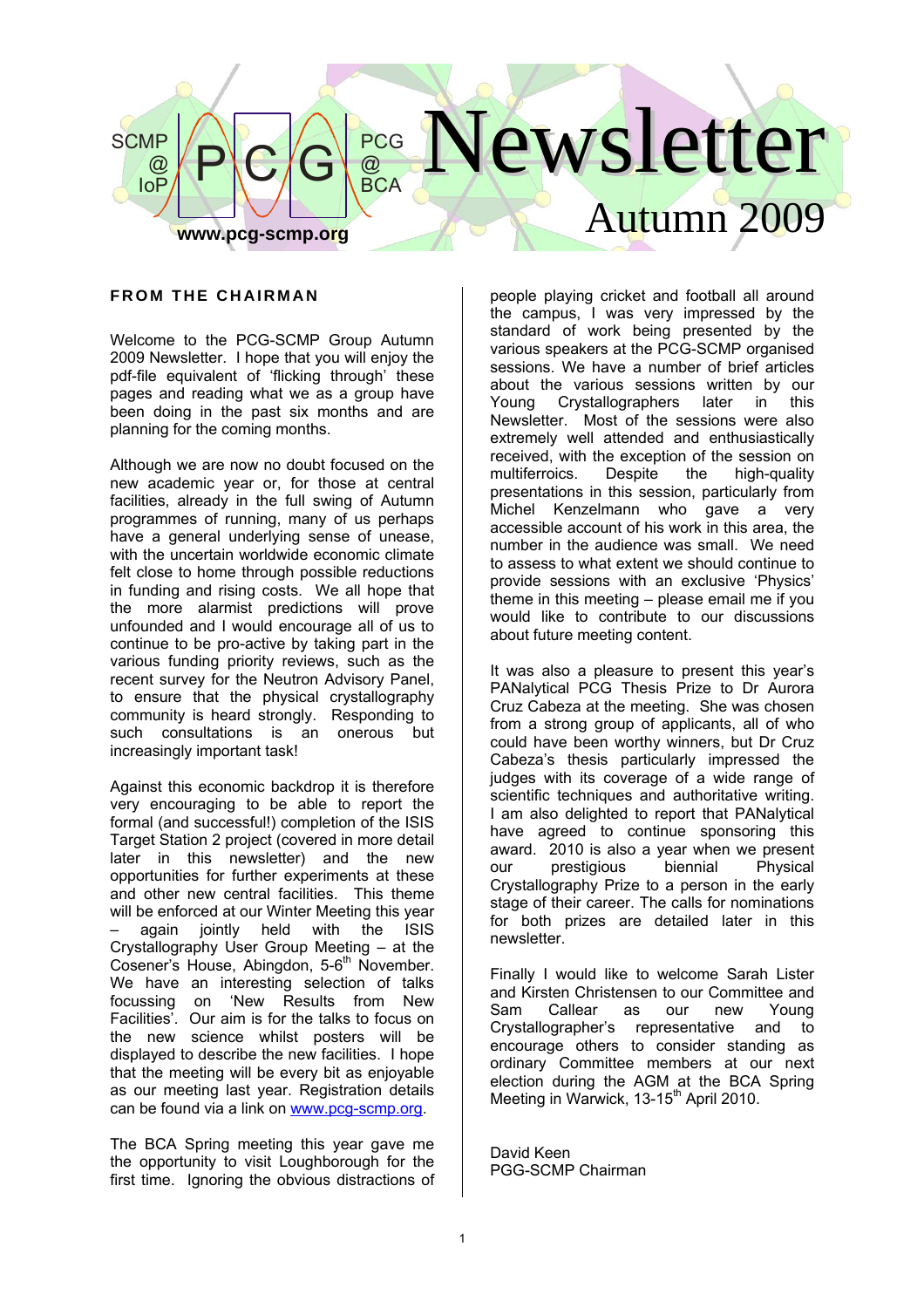#### **ANNOUNCEMENTS**

#### **Physical Crystallography Prize 2010**

### **Call for Nominations**

The Physical Crystallography Prize is awarded for the best recently published work by a person in the early stages of their career,<br>working in the field of Physical in the field of Physical Crystallography, whose research is expected to make a significant impact in the field. The award is traditionally presented at the BCA Spring Meeting and the winner gives a Prize Lecture at that meeting. The Physical Crystallography Prize currently consists of a cash award plus expenses for attending the Spring Meeting to deliver the Prize Lecture.

Nominations for the prize must be submitted to the Chair of the Physical Crystallography<br>Group, Prof. Dave Keen Group, Prof. Dave Keen (david.keen@stfc.ac.uk), by 31<sup>st</sup> January 2010 and the Prize will be awarded at the 2010 BCA Spring Meeting at Warwick University, 13-15<sup>th</sup> April 2010.

# **PANalytical Thesis Prize 2010**

#### **Call for Nominations**



The Physical Crystallography Group is pleased to invite entries for the PANalytical Thesis Prize in Physical Crystallography. The prize will be awarded for the best use of techniques or methods of Physical Crystallography in a successfully examined thesis submitted in the period from 1<sup>st</sup> September 2008 to 31<sup>st</sup> December 2009. The amount of the prize, which is sponsored by PANalytical Ltd, will be £500.

To be eligible for the prize, candidates must be a member of the Structural Condensed Matter Group of the IoP and/or the British Crystallographic Association (BCA). Nonmembers may enter the competition but will be required to join the BCA/PCG at the student rate to progress their nomination further (current rate £10 per annum or £27.50 for 3 years of the PhD degree).

To enter the competition, candidates must submit:

(a) a copy of the Thesis on CD-ROM.

(b) a personal statement of not more than 500 words explaining why the thesis should be considered for the prize and including a clear description of the role of Physical Crystallography (as defined on the website www.pcg-scmp.org or otherwise) in the research.

(c) the names and contact details of two academic referees, one of whom may be the thesis supervisor, who will be able to comment on the thesis research of the candidate.

In order for a thesis to be eligible for the award, the Physical Crystallography element must be central to the work of the thesis, which must also demonstrate a context over and above structural work for its own sake.

Nominations for the prize must be submitted to the PCG-SCMP Chair, Prof. David Keen (david.keen@stfc.ac.uk), by 31st January 2010 and the Prize will be awarded at the 2010 BCA Spring Meeting at Warwick University, 13-15<sup>th</sup> April 2010.

#### **Vacancies on the PCG-SCMP Committee**

#### **Call for Nominations**

There are two ordinary member vacancies arising on the PCG-SCMP Committee. Nominations for these positions are invited and should be sent to the current Honorary Secretary/Treasurer. Matt Tucker (matt.tucker@stfc.ac.uk).

Nominations should include the name of the proposer, the name of the seconder and the nomination acceptance by the nominee, confirming his/her willingness to contribute to the Committee efforts by actively participating in BCA and PCG-SCMP meetings, meeting organisation and our educational activities. Informal enquiries about the Committee members' roles should be directed to the current Chairman (david.keen@stfc.ac.uk).

Elections for these positions will be held at the Annual General Meeting of the PCG-SCMP, which will be held during the BCA Spring Meeting at Warwick University, 13-15<sup>th</sup> April 2010.

# **FUTURE EVENTS**

### **Meeting Calendar**

PCG Autumn Meeting and ISIS Crystallography Users Meeting, 5-6<sup>th</sup>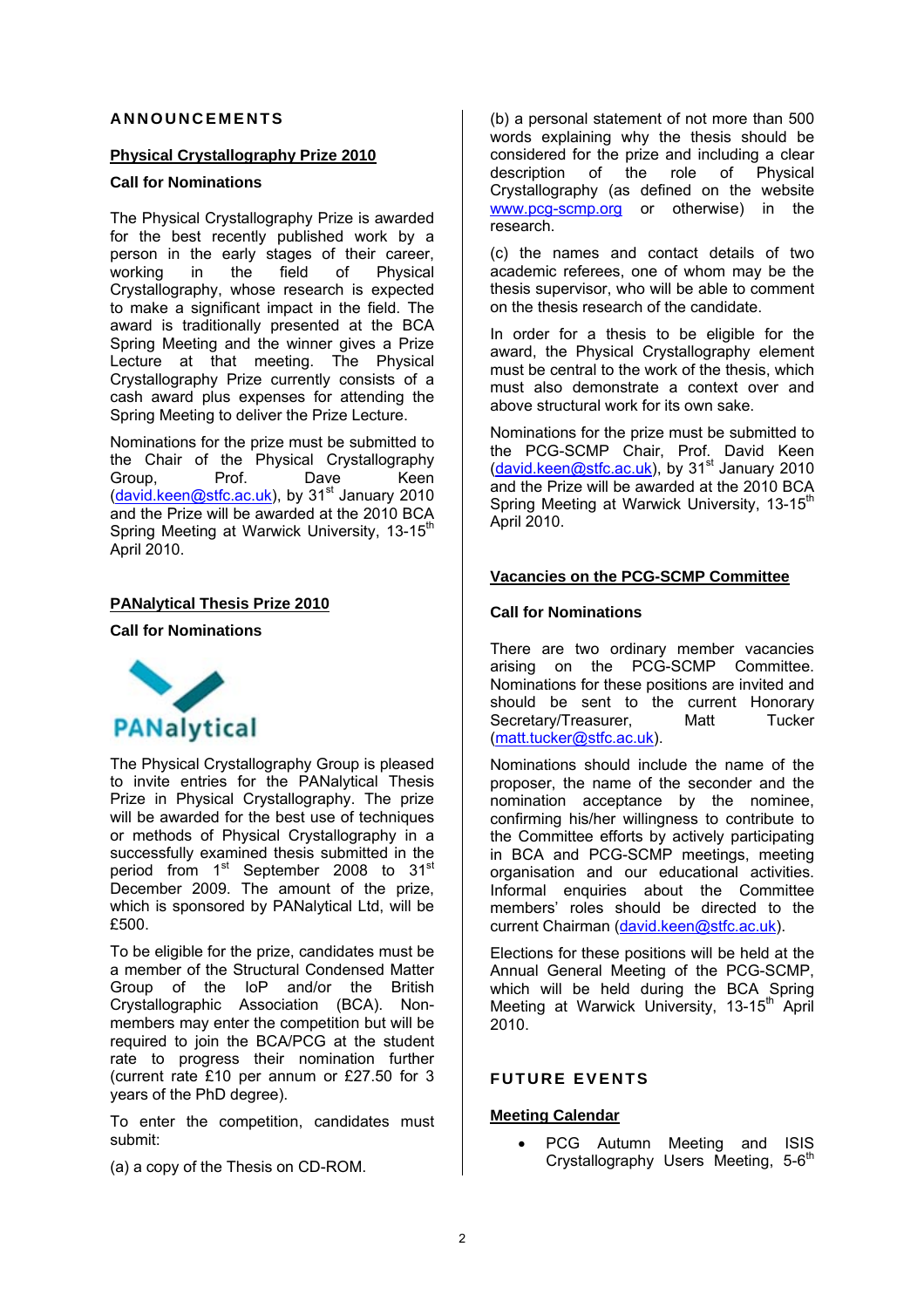November 2008, Cosener's House, Abingdon

- Condensed Matter and Materials Physics (CMMP 09),  $15-17^{\text{th}}$ December 2009, Warwick University
- BCA Spring Meeting, 13-15<sup>th</sup> April 2010, Warwick University
- Powder Diffraction & Rietveld Refinement School, 18<sup>th</sup>-22<sup>nd</sup> April 2010, Durham

#### PCG Autumn Meeting, 5-6<sup>th</sup> November 2008, **Cosener's House, Abingdon**

Following the success of last year's format, PCG Autumn meeting will take place at the Cosener's House, Abingdon, 5-6<sup>th</sup> November 2009 (lunchtime-to-lunchtime), in conjunction with the ISIS Crystallography Users Meeting.

Registration for the meeting is free. For participants working at UK-based research institutions who attend both meetings or the Users meeting only, the usual allowable travel costs and overnight accommodation will be reimbursed. A limited number of rooms have been pre-booked at the Cosener's House for the meeting. The rooms will be allocated on a first come first served basis.

The meeting is themed "New Results from New Facilities". We have put together a programme of talks which will feature exciting new science and posters which will provide updates on instrument developments. We hope that the meeting will be of interest to a wide audience, from experienced researchers to PhD students, both current and future facility users. Confirmed scientific presentations include:

Martin Jones (Oxford): *Diffraction studies of hydrogen storage materials*

Simon Clarke (Oxford): *Title TBC* 

Paul Raithby (Bath): *Photocrystallography from static to dynamic* 

Stephen Moggach (Edinburgh): *Big Squeeze, recent developments in high-pressure single crystal diffraction on I19 at Diamond* 

Lucian Pascut (Bristol): *Charge order in the triangular metallic antiferromagnet AgNiO2 probed by single crystal resonant X-ray scattering using I16 at Diamond* 

Pascal Manuel (ISIS): *Title TBC*

Aurora Cruz‐Cabeza (Cambridge): *Title TBC*

A poster session will take place in the evening of Thursday, 5<sup>th</sup> November 2009.

The full scientific programme and the timetable will be posted on the PCG-SCMP wiki (www.pcg-scmp.org).

To register for the meeting, please follow the link given at www.pcg-scmp.org.

#### **Condensed Matter and Materials Physics (CMMP 09), 15-17th, December 2009, Warwick University**

Scientific sessions and confirmed invited speakers at CMMP09 include the following:

#### **Plenary lectures**

Stephen Blundell (Wohfarth Lecturer) Going organic: the challenges of molecular magnetism

Donal Bradley (Mott Lecturer) - Plastic electronics - The science and application of molecular electronic materials and devices

Colin Carlile - At last the green light for the European Spallation Source

Mike Gillan - Quantum mechanics goes to extremes

Gil Lonzarich - TBA

Gerd Materlik - Diamond: brilliant light for UK sciences

Igor Mazin - General properties of the s+ superconductors

John Pendry (Metamaterials) - Prospects for cloaking at optical frequencies

### **Energy: Photovoltaics, Solar Cells, Artificial Photosynthesis**

Jenny Nelson (Imperial College London)

### **Nanoscale Physics**

Wendy Flavell (University of Manchester)

#### **Nanomagnetism**

Dieter Suess (Vienna University of Technology) Quentin Pankhurst (Royal Institution, London)

### **Multiferroics**

Paolo Radaelli (Oxford University) Manfred Fiebig (Bonn University)

### **Spintronics**

Will Branford (Imperial College London) Bartel Van Waeyenberge (Ghent University)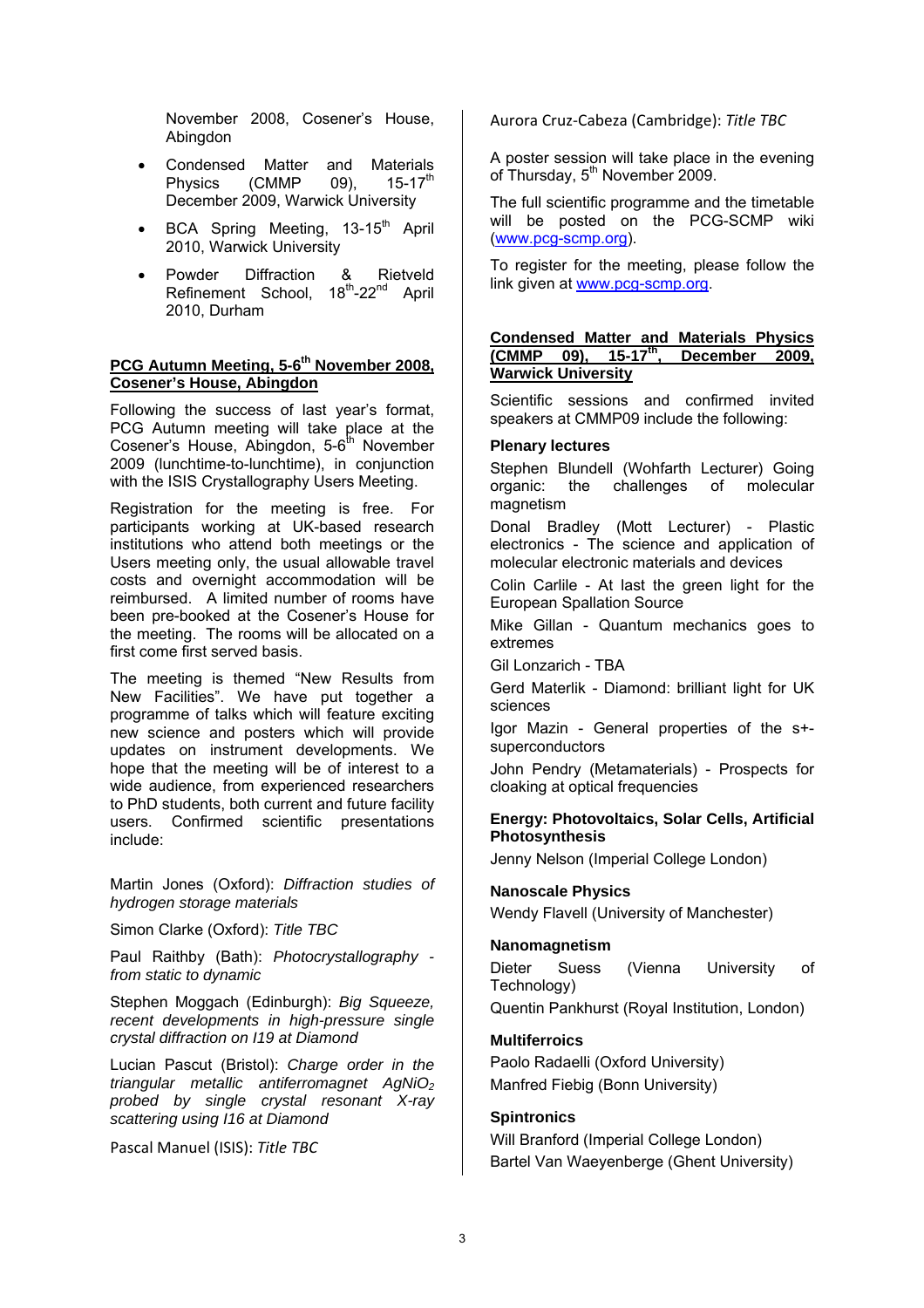### **Modern Synchrotron-Based Methods for Surface and Interface Studie**s

Phil Woodruff (University of Warwick) Ian Robinson (University College London)

# **Superconductivity**

Harry Jones (Oxford University) Dimitri Argyriou (Helmholtz, Berlin) Kosmas Prassides (Durham University)

## **New Ideas in Condensed Matter Theory**

Steven Simon (Oxford University) Juan Garrahan (University of Nottingham)

# **Quantum Fluids and Solids**

Ian Bradley (Lancaster University)

**Nanophysics at Low Temperatures**  Miles Blencowe (Dartmouth College)

**Matter under Extreme Conditions**  Justin Wark (Oxford University)

# **Metamaterials and Plasmonics**

Anatoly Zayats (Queen's University Belfast) Ortwin Hess (University of Surrey)

# **Computational Electronic Structure and Transport: from Molecules to Solids**

Julie Staunton (University of Warwick) Chris Pickard (UCL)

# **Ultracold Atoms**

Philipp Treutlein (Max Planck Institute, University of Munich)

# BCA Spring Meeting, 13-15<sup>th</sup> April 2010. **Warwick University**



The BCA Spring Meeting 2010 is themed "Data matters". The meeting will follow the successful format of recent years and run from 11:30 on Tuesday  $13<sup>th</sup>$  April to 13:30 on Thursday  $15<sup>th</sup>$  April. It will feature a total of 19 scientific sessions, including four PCG symposia:

- Electron diffraction (organised by Kirsten Christensen)
- Resonant X-ray diffraction (organised by Peter Hatton)
- New approaches to structure solution (organised by Dave Keen)

• PDF: local structure (organised by Matt Tucker)

Three Plenary lectures will be of special interest to PCG-SCMP membership.

The PCG Plenary lecture will be given by Dr Lynne McCusker (ETH Zurich).

The Teaching Plenary on PDF analysis will be given by Professor Simon Billinge (Columbia University).

Professor Sir John Meurig Thomas FRS (University of Cambridge) will deliver the prestigious Bragg Lecture entitled "The Essence and Promise of 4D Electron Microscopy'.

The deadline for abstract submission for oral contributions is  $2^{nd}$  October 2009, while poster abstracts can be submitted until 5<sup>th</sup> February 2010. Abstracts must be submitted using the template which will be made available on the meeting website.

The scientific programme, further details about the conference and the form for online abstract<br>submission can be found at submission can be found at: www.crystallography-meetings.org.uk

### **Powder Diffraction and Rietveld Refinement School, 18th – 22nd April 2010**



The EPSRC/IUCr/PCG-SCMP funded biennial Powder Diffraction and Rietveld Refinement School will take place in Durham,  $18^{th} - 22^{nd}$ April 2010. The course will offer a combination of lectures covering the theoretical aspects of powder diffraction and Rietveld refinement, supported by extensive hands-on practical sessions using a variety of modern software packages.

Topics to be covered will include:

- Data collection strategies for X-ray and neutron diffraction
- Constant wavelength and time of flight diffraction
- Modelling peak shapes
- Indexing powder patterns
- Rietveld, Le Bail and Pawley fitting methods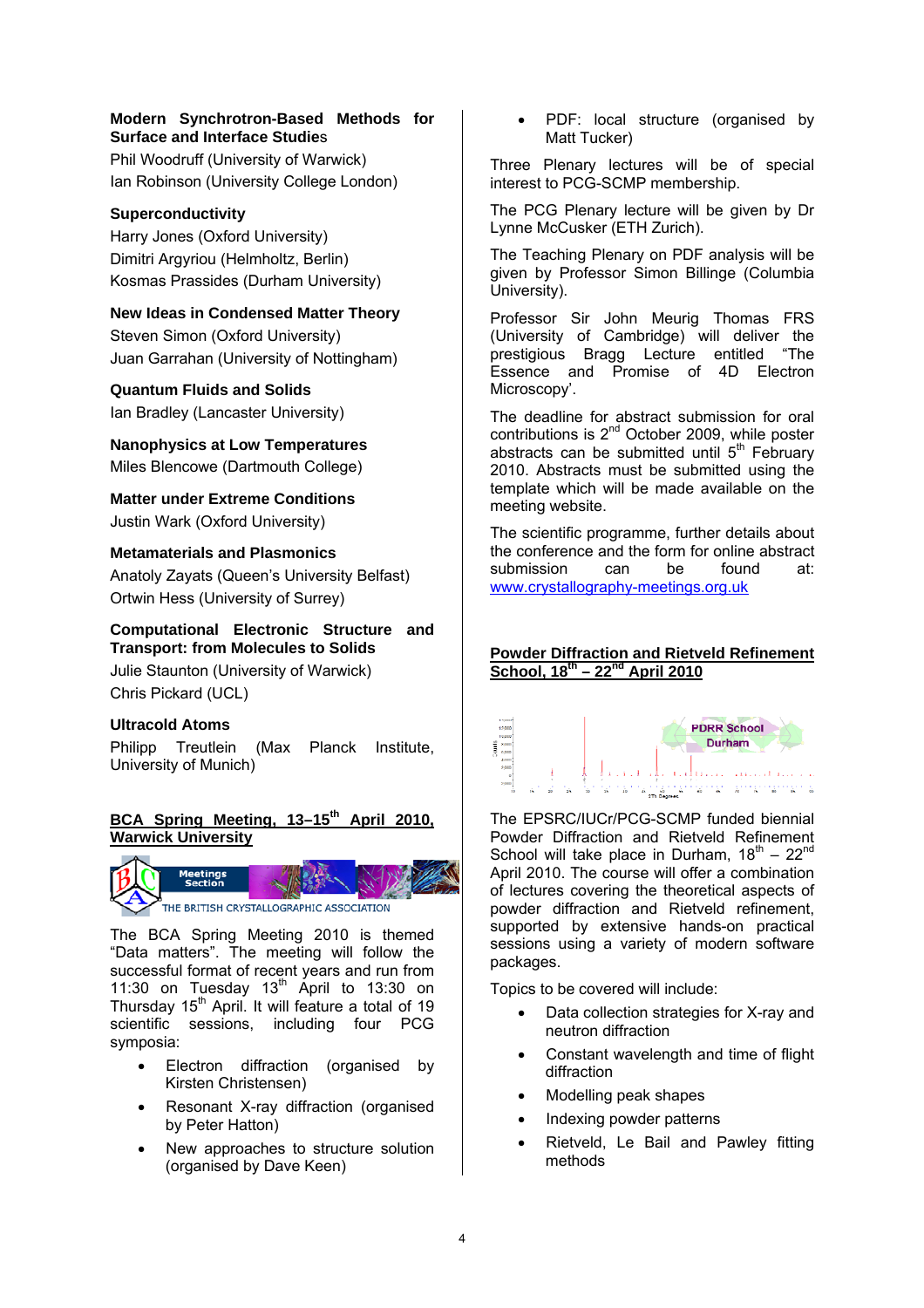- X-ray and neutron combined Rietveld refinement
- Restrained refinements
- Rigid body refinements

Examples and tutorials will cover both extended and molecular systems. Lectures will be given by Prof. John Evans, Dr. Ivana Evans, Dr. Jeremy Cockroft and Prof. Andy Fitch.

Student bursaries will be available to contribute to local costs and/or travel expenses. We will also offer a small number of IUCr bursaries to overseas students.

For further information and informal inquiries about the School please contact Ivana Evans (ivana.radosavljevic@durham.ac.uk).

Online applications can be submitted until 31<sup>st</sup> December 2009, at the Powder Diffraction and Rietveld Refinement School 2010 website: http://www.dur.ac.uk/john.evans/webpages/pc g\_rietveld\_school\_2010.htm

# **NEWS**

**Prizes and awards**

### **PANalytical Thesis Prize 2009**



The PANalytical Thesis Prize in Physical Crystallography 2009 was awarded to Dr Aurora Cruz Cabeza (Cambridge) for her<br>thesis entitled "On the Prediction, thesis entitled "On the Prediction, Rationalisation and Discovery of New Crystal Forms".

An example of pharmaceutical systems studied is carbamazepine, a well-known drug used in the treatment of epilepsy, and its derivatives. Small flexibility problems (e.g. amide pyramidalisation) were analysed in detail as they were found to greatly influence the results of crystal structure prediction searches. Guided by the poor theoretical prediction of one of the carbamazepine polymorphs (Form II), some interesting experiments were designed to demonstrate the reasons for its observation. The question "How important is the role of molecular shape in crystal structures?" was also addressed and researched in detail for a number of carbamazepine derivatives.



*Aurora Cruz Cabeza (Cambridge) receiving the PANalytical Thesis Prize 2009 from the PCG-SCMP Chairman Dave Keen and Dr Paul O'Meara of PANalytical* 

### **PCG Poster Prize**

There were 20 PCG posters at the BCA Spring Meeting 2009 poster session.

The winner was Dr Jeppe Christensen (Warwick) for his poster entitled "Crystallographic Properties of Ferroelectrics".



*Jeppe Christensen (Warwick) receiving the 2009 PCG Poster Prize from Dave Keen* 

### **ECM 2013 in the UK**

The European Crystallographic Association  $(ECA)$  has announced that the  $28<sup>th</sup>$  European Crystallography Meeting will be held  $25 - 29$ <sup>th</sup> August 2013 at Warwick University.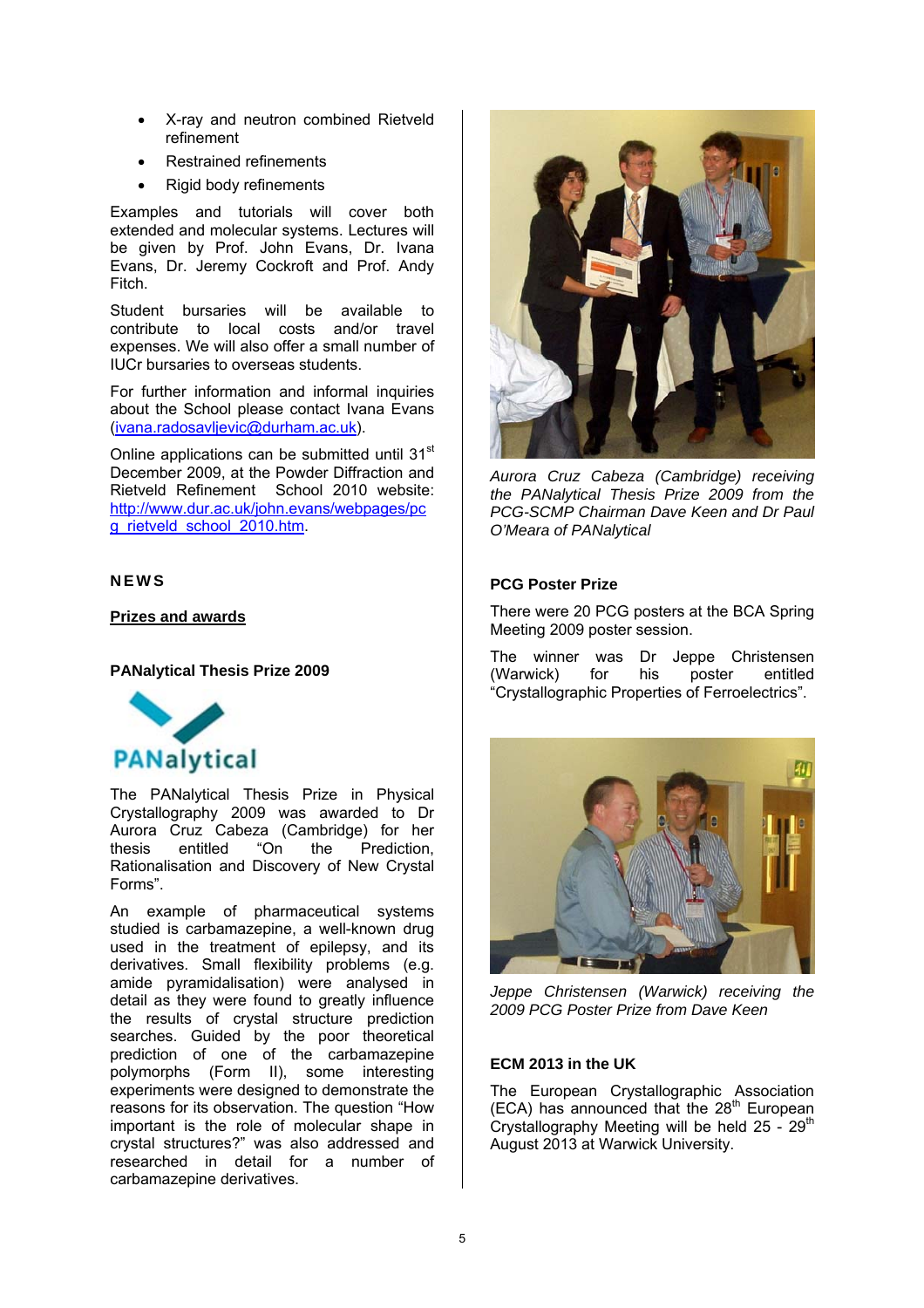#### **RECENT EVENTS**

### BCA Spring Meeting, 8-10<sup>th</sup> April 2009. **Loughborough**

The BCA Spring Meeting 2009 was themed "Dynamic Crystallography". The meeting was opened with an entertaining and informative lecture by David Watkin. This was followed by a joint CCG/PCG session on Computational Crystallography where Frank Leusen presented a significant step forward in crystal structure prediction using a new approach that combines density functional theory simulations and an empirical van der Waals correction. Mustapha Sadki then gave a talk on the development of a data refinement model within an object orientated framework. Philippe Aeberhard then presented some of the results obtained when density functional theory calculations were used in combination with experimental data to gain further understanding of the structure and phase transitions of hydrogen storage materials.

Thursday was the main PCG day, starting with a plenary teaching lecture presented by Martin Dove who gave an insight into how combining the Bragg diffraction with the background of diffuse scattering using reverse Monte Carlo methods provides information regarding the dynamics of atoms. In the following Hydrogen Storage session a range of materials were discussed. Martin Jones demonstrated the utility of the Intelligent Gravimetric Analyzer for Neutrons which, as the name suggests, allows thermogravimetric and neutron diffraction measurements to be performed simultaneously thus enabling full characterisation of the hydrogen and dehydrogenation profile of hydrogen storage materials. Following this, Andrea Baldi talked about thin films comprising multiple layers of Mg and Ti which showed interesting optical and electrical properties depending upon the level of hydrogenation. Neal Skipper concluded the session with a presentation on hydrogen delocalisation in  $KC<sub>8</sub>$ and KC<sub>24</sub> graphite intercalators.

Samantha Callear

In the Dynamics in Framework Structures session, different ways of studying flexible frameworks and their properties were presented with a focus on Metal-Organic Frameworks.

Two of the speakers focussed on the "breathing" properties of MIL-53, where the unit-cell changed with incorporation of different organic guest species. Richard Walton was

trying to understand the reactivity of Fe-MIL-53 using time-resolved diffraction. He was able to determine that some of the liquid-phase exchange is taking place via intermediate phases, but overall it is a subtle balance in energetics that gives the change.



*Speakers at the Dynamics in Framework Structures session: Ashleigh Fletcher, Richard Walton and Robert Bell, with session organisers Matt Tucker and Andrew Goodwin* 

Robert Bell presented calculations on Cr-MIL-53 using DFT and forcefield methods in order to understand the  $CO<sub>2</sub>$  uptake. Whether the framework is closing or not is highly dependent on guest molecules as there are several minima in configurational energy in the breathing MOF. Ashleigh Fletcher presented a study of adsorption in flexible structures such as the MOFs. This is a way to understand the kinetics in these types of structures. Using the same experimental techniques as for a classic al adsorbent it was possible for Ashleigh Fletcher to show that a structural change can be seen in the isotherms.

Kirsten Christensen, Diamond

In the Crystallography Near the Edge session, Madeline Helliwell showed how fast and reliable wavelength tuning at synchrotron beamlines allow for the collection of multiple wavelength data sets on a given sample. It was demonstrated how tuning the wavelength to the absorption edge of each element present in the sample can resolve the ambiguity of occupancy of a crystallographic site, when the elements present are neighbours in the periodic table. In the following talk by G. Sankar, the anomalous dispersion experiments were combined with EXAFS and entered into a simultaneous refinement. This new method allowed for the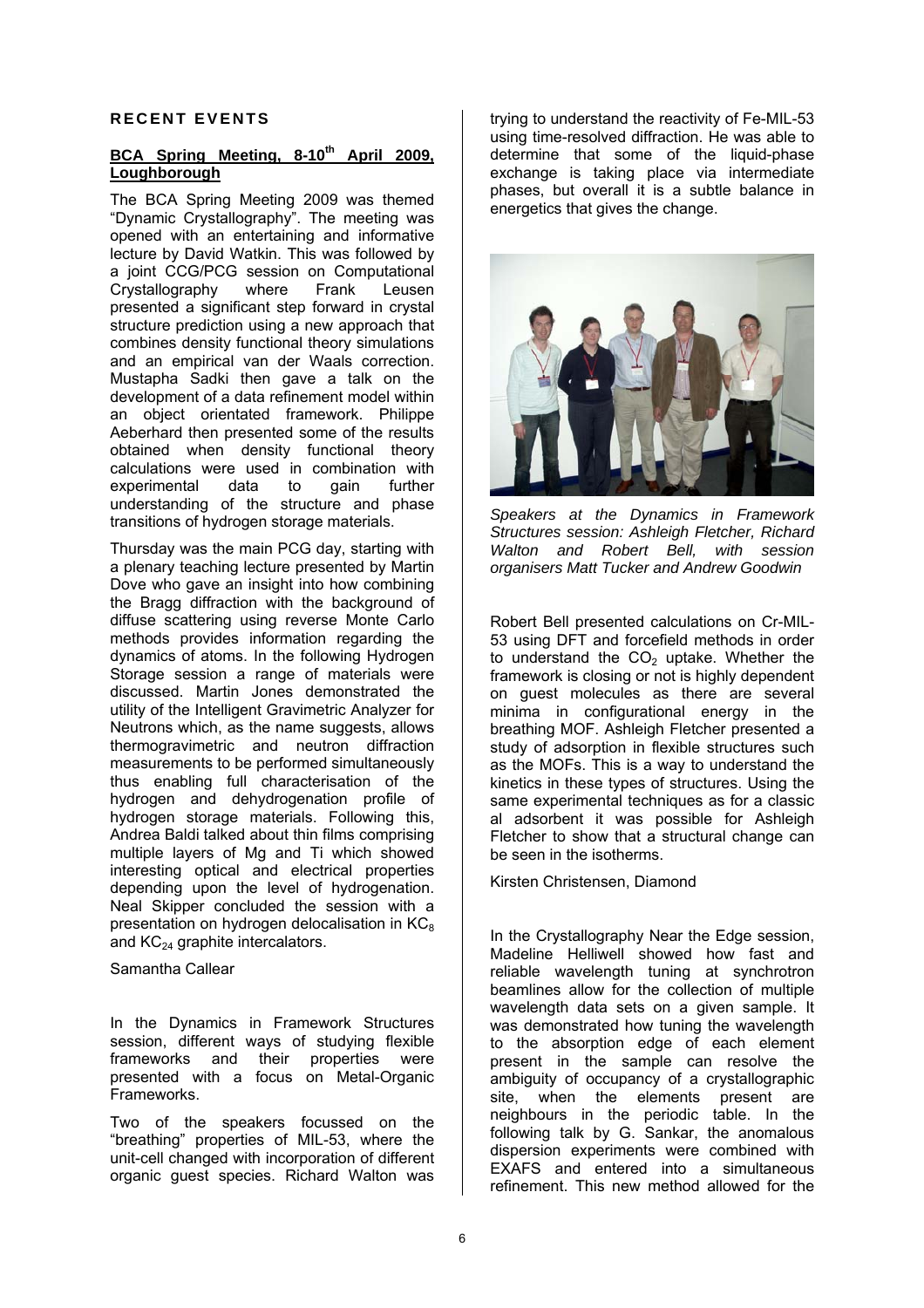investigations into how catalytically active Co atoms are distributed in a host aluminophosphate lattice.



*Speakers at the Crystallography Near the Edge session: Alison Davenport, G. Sankar and Madeline Helliwell, with session organisers Dave Allan and Matt Tucker* 

The final talk of the session, given by Alison Davenport, was on studies of how corrosion at a metal surface occurs. X-ray diffraction from the salt film formed at the solution – metal interface gave the surprising discovery of sublayers of different hydration states within the salt film.

Jeppe Christensen, Warwick

### **YOUNG CRYSTALLOGRAPHERS**

# YC Meeting, 12<sup>th</sup> April 2010, Warwick **University**

An early warning for all Young Crystallographers, the deadline for oral abstract submission for the next Young Crystallographers Satellite Meeting (preceding the BCA in 2010) is 15<sup>th</sup> January 2010. For any new crystallographers that have not attended before, this meeting provides the perfect opportunity to talk about your work in a more relaxed atmosphere.

The YC committee is also pleased to announce that Simon Parsons will be giving the first Parkin Lecture.

Samantha Callear

#### **BEAMLINE NEWS**

#### **ISIS Target Station 2 Completed**

At its meeting on July  $1<sup>st</sup>$ , the Second Target Station Project Board formally agreed that the Second Target Station (TS2) has been completed.

The target station and seven neutron instruments are all operational. This is a tremendous achievement - the result of six years of hard work and dedication. All phase 1 instruments are operating with several running scheduled experiments from the user programme. Inter was the first instrument to run user experiments, followed by Offspec and Sans2d. Other instruments are completing their commissioning programmes.

#### **Inter**

Professor Jeff Penfold, Chief Scientist for the ISIS Second Target Station, led a team from Oxford University and ISIS for the first scheduled experiment at TS2 on 26 May 2009.



*Professor Jeff Penfold and his team carrying out the first scheduled experiment on TS2* 

The team used Inter to explore the kinetics of formation and dissolution of surfactant and polymer-surfactant mixtures that spontaneously form multilayer structures at interfaces. Using a specially designed trough, the solution sub-phase could be replaced with pure solvent without disturbing the surface. This allowed the dissolution or disassembly of the surface structure to be followed as it progressed in real time. Measurements were made at time intervals as short as 2 minutes (with sub-minute measurement predicted for the future).

"When I first started using neutron scattering for these kind of chemistry studies in the early 1990s, experiments such as these would have been unimaginable," said Jeff. "The new optimized instruments on the second target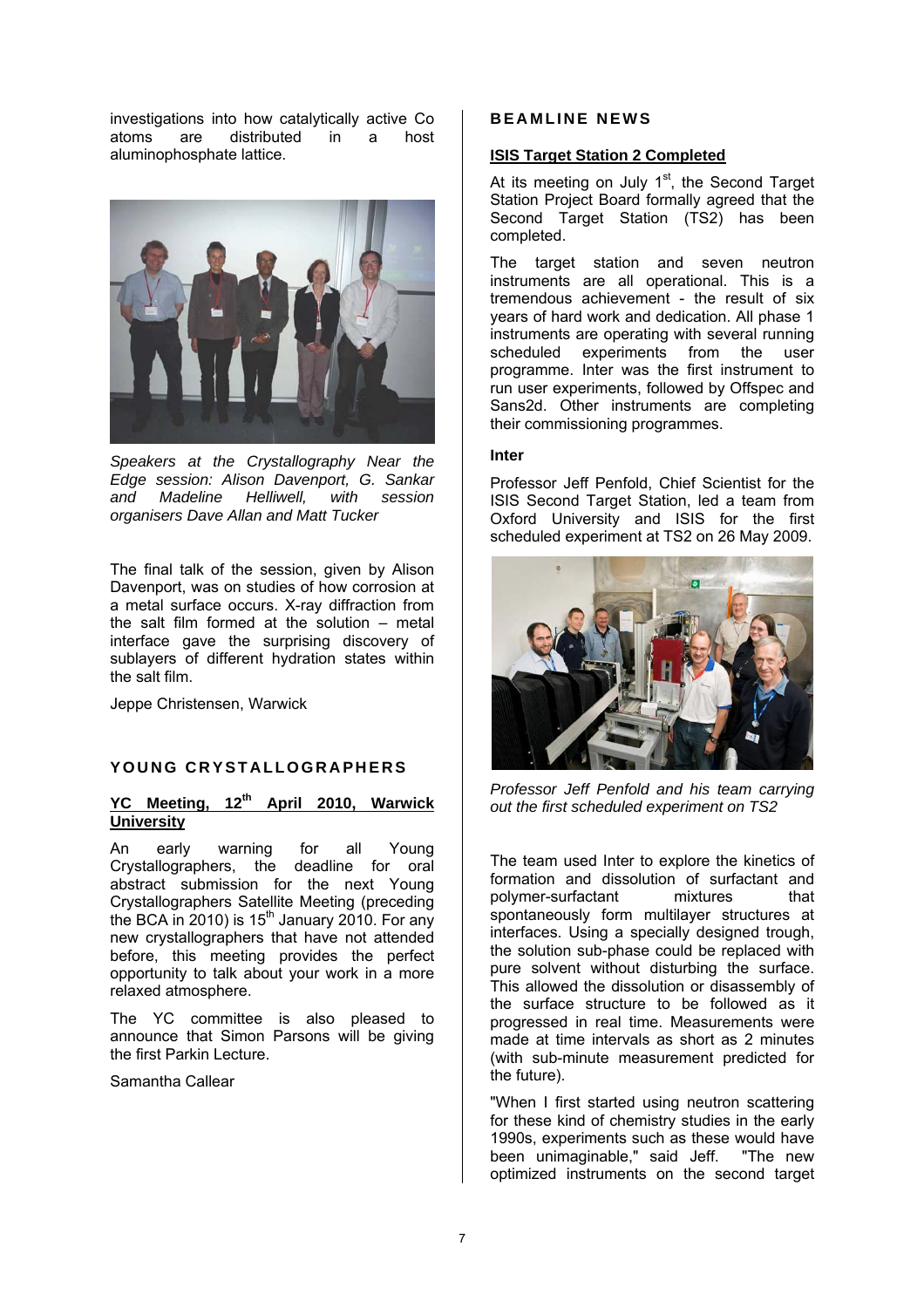station now allow us to see in a minute what used to take a day. It's a real boost for studies in soft matter and biochemistry and will allow us to take a major step forward in our understanding."

The results demonstrate the ability to follow process kinetics opening up exciting new science in areas such as soft lubrication, encapsulation, surface delivery and retention, and in understanding bio-lubrication (lung surfactants, for example).

### **Offspec**

Offspec has successfully demonstrated several of its modes of operation including spin-echo small angle scattering (SESANS) and spin-echo resolved grazing incidence scattering (SERGIS). The complex series of spin manipulation (precession) devices which have developed by our colleagues at TU Delft are working to specification and have allowed Offspec to access length scales that were previously unobtainable in traditional reflectometry. Commissioning of the remaining modes is making strong progress alongside the commencement of the user programme.

#### **Polref**

Polref is now into its scientific commissioning phase. In addition to the collimation and sample position equipment common to all three TS2 reflectometers, Polref incorporates a polariser guide field and spin analyser for magnetic studies. This will be complemented by the imminent arrival of a three-dimensional vector cryomagnet with 2 Tesla maximum field.

#### **Wish**

Wish has been operating since the end of March with a liquid methane moderator.



*Wish sample tank and detector bank* 

The high count rate produced by the doubly focusing elliptical guide together with the full detector array on one side of the instrument (angular coverage from 10 to 170 degrees) generate 1.6 Gb of data per run. Calibration of the detector linear positions is currently underway and is the final milestone before being able to run the user program.

A first experiment with a single crystal of  $BaMnF<sub>4</sub>$  has been carried out in collaboration with scientists from Diamond Light Source. The 14 Tesla magnet has been delivered and is soon to be tested on the instrument.

#### **Sans2d**

As a first user experiment, Prof Rob Richardson (Bristol) has studied the temperature dependence of liquid crystalline polymer Bragg peaks to obtain order parameters. Data from one 20 minute run (lower Q only) shows the extremely wide  $\sin$ ultaneous  $\alpha$  range. The two 1m square detectors were at only modest sideways translation and separation inside the 13 m long vacuum tank: the rear detector at 4 m, front detector offset at 2.5 m,  $\lambda$  = 2 - 14 Å. This experiment is a good test of data reduction using the new Mantid software framework.

#### **Nimrod**

The low-angle bank on Nimrod has been installed during the last month. Nimrod has the widest Q-range achievable in a single scan of any diffractometer in the world.

The Q-range is nicely demonstrated by merging low-angle data with data from the wider angle detectors data for different silica samples. Note the nearly 4 orders of magnitude in Q-range and more than four orders of magnitude in intensity.

Further enhancements to the Q-range at low Q are expected after instrument optimisation.

#### **Let**

Let is a chopper spectrometer with a massive gap-free detector coverage using 4 m long position sensitive detectors. Currently one 8 pack of detectors has been installed. Let opened its shutter for neutrons for the first time on the 5 August. Results from the detectors are excellent, with a 20 mm vertical position resolution. Over the coming months commissioning of the seven disc chopper system will be carried out and more detectors will be installed.

Martyn Bull, ISIS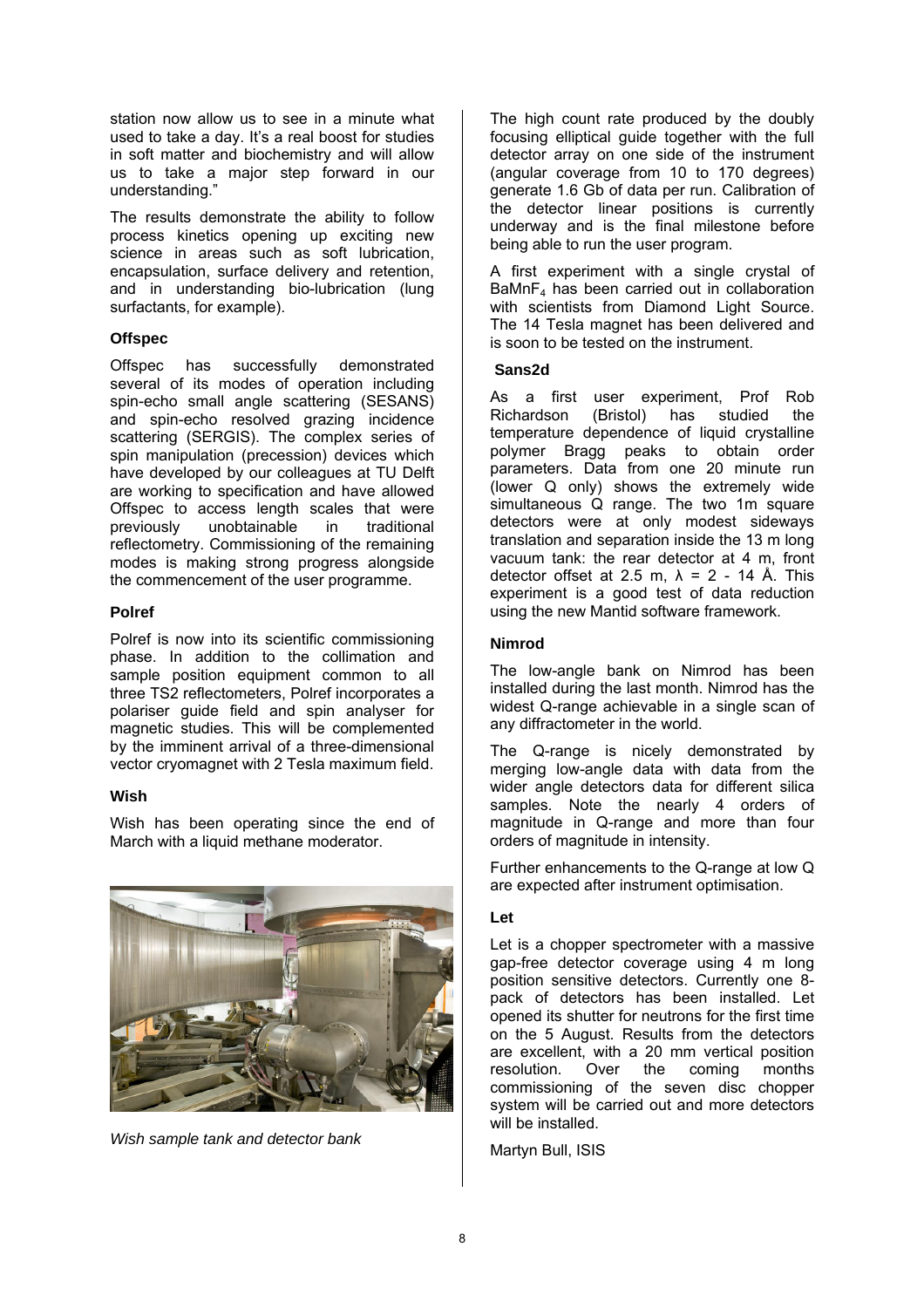# **Diamond News**

As well as supporting an increasing number of users, the small-molecule single-crystal diffraction beamline I19, is deep into its development and commissioning phase. The focussing mirrors are now optimised for both experimental hutches EH1 and EH2 and this work also involved introducing the first light into EH2, which was achieved in May. Work has continued on the development of the large Newport four-circle diffractometer in EH2 and we conducted our first exploratory data collection, using the Oxford Diffraction Atlas CCD detector, at the end of September. The user programme has been supported exclusively so far using the small highthroughput Rigaku diffractometer in EH1 and, as well as allowing conventional smallmolecule crystal structure determinations, a number of high-pressure structural studies and excited-states experiments have been successfully performed. The beamline's peripheral laboratory is now equipped to support high-pressure experiments using diamond-anvil cells and a range of techniques will also be supported for handling air-sensitive samples.

The power-diffraction beamline, I11, has been operational since June 2008 when it hosted its first users. Since that time there have been a number of significant developments and one of the most recent is the commissioning the large position sensitive detector which offers rapid data collections in addition to the highresolution mode. The beamline now offers a range of sample environments including openflow cryogenic and high-temperature equipment as well as a range of cryostats and furnaces.

The materials and magnetism beamline I16, built in the first tranche of beamlines at Diamond (phase-one), has been supporting users from the first allocation of user time at Diamond, mid-2007. They have been supporting a wide range of experiments, from the determination of the magnetic structures of bulk systems to the study of interfaces in layered materials, and they have been developing a range of techniques and sample environment equipment to both enhance and broaden the scope of the work carried out. One of the key recent developments is the introduction of the Pilatus 2M photon-counting area detector (1475 x 1467 pixels and a total active area of 254 x 252 mm<sup>2</sup>) which will allow the extremely rapid, quantitative, mapping of reciprocal space.

The extreme conditions beamline, I15, has also been operational since the first user allocation period. It is a relatively complex beamline offering monochromatic or white beam modes for both powder-diffraction and single-crystal diffraction techniques. Both of these techniques have been supported on the Newport diffractometer which has been equipped with detectors appropriate to the users' requirements. To cater for more permanent and dedicated experimental setups, the main experimental hutch has been equipped with a large motorised optical table which is placed down-stream of the Newport diffractometer. The table and the ancillary equipment are currently being commissioned.

The deadline for direct access to Diamond, duringAP7, is Thursday  $15<sup>th</sup>$  October 2009.

Kirsten Christensen, Diamond

### **PCG-SCMP AGM**

The PCG-SCMP Annual General Meeting was held during the BCA Spring Meeting in Loughborough, on Wednesday, 22<sup>nd</sup> April 2009. The AGM minutes are posted on the PCG-SCMP wiki (www.pcg-scmp.org).

The next AGM will take place at the BCA Spring Meeting at Warwick University, on Wednesday, 14th April 2010. The meeting agenda will be circulated in due course.

# **ACKNOWLEDGEMENT**

Many thanks to everyone who contributed to this issue of the PCG-SCMP Newsletter.

Ivana Evans, Durham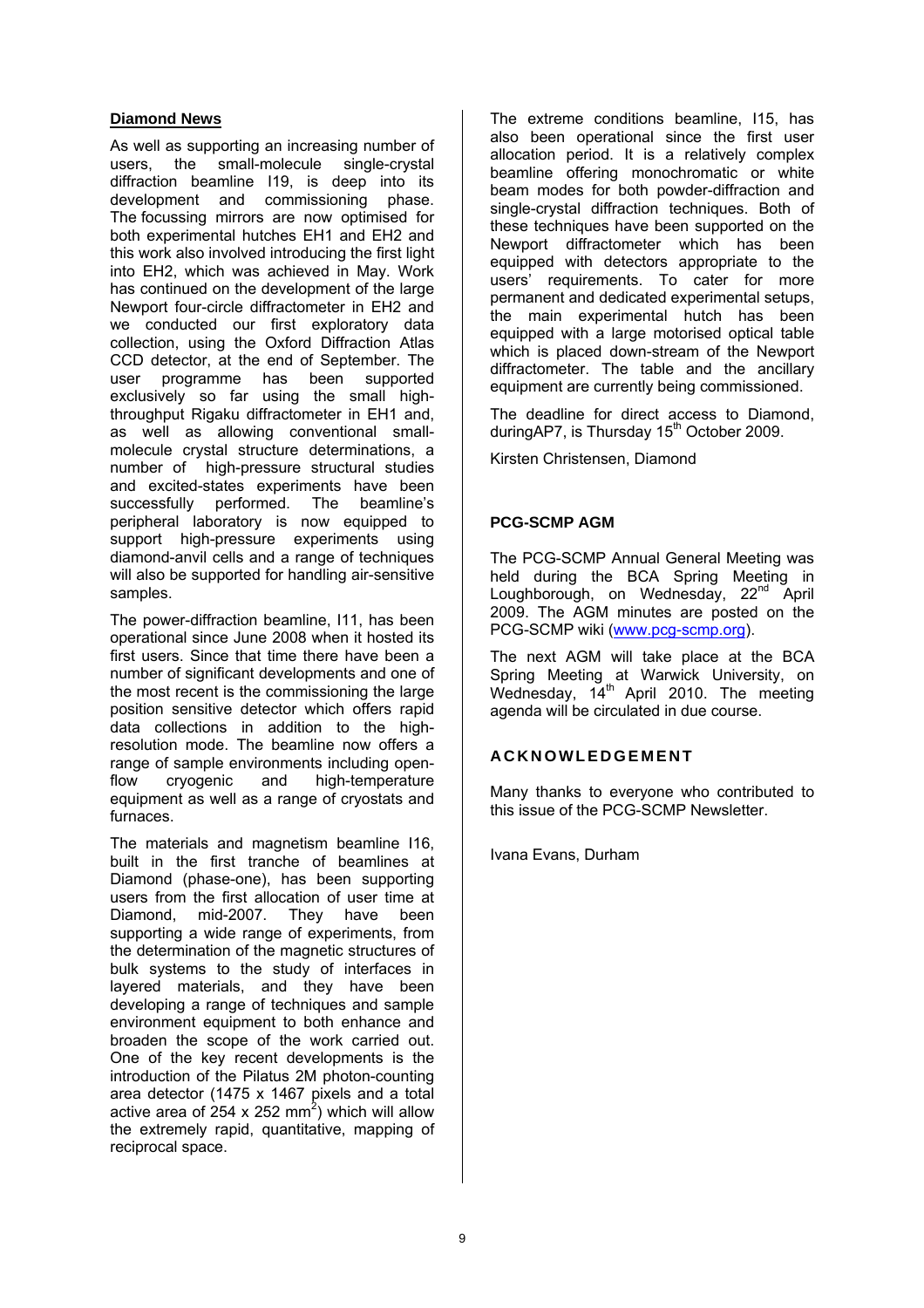# **PCG-SCMP COMMITTEE**

Prof. David Keen, Chair Rutherford Appleton Laboratory david.keen@stfc.ac.uk

Dr. Ivana Evans, Vice-chair Department of Chemistry Durham University ivana.radosavljevic@durham.ac.uk

Dr. Matt Tucker, Secretary/Treasurer Rutherford Appleton Laboratory matt.tucker@stfc.ac.uk

Dr. Dave Allan Diamond Light Source david.allan@diamond.ac.uk

Dr. Andrew Goodwin Department of Earth Sciences University of Cambridge alg44@cam.ac.uk

Prof. Peter Hatton Department of Physics Durham University p.d.hatton@durham.ac.uk

Dr. Kirsten Christensen Diamond Light Source kirsten.christensen@diamond.ac.uk

Dr. Sarah Lister Department of Chemistry Durham University sarah.lister@durham.ac.uk

Dr. Andrew Wills Department of Chemistry University College London a.s.wills@ucl.ac.uk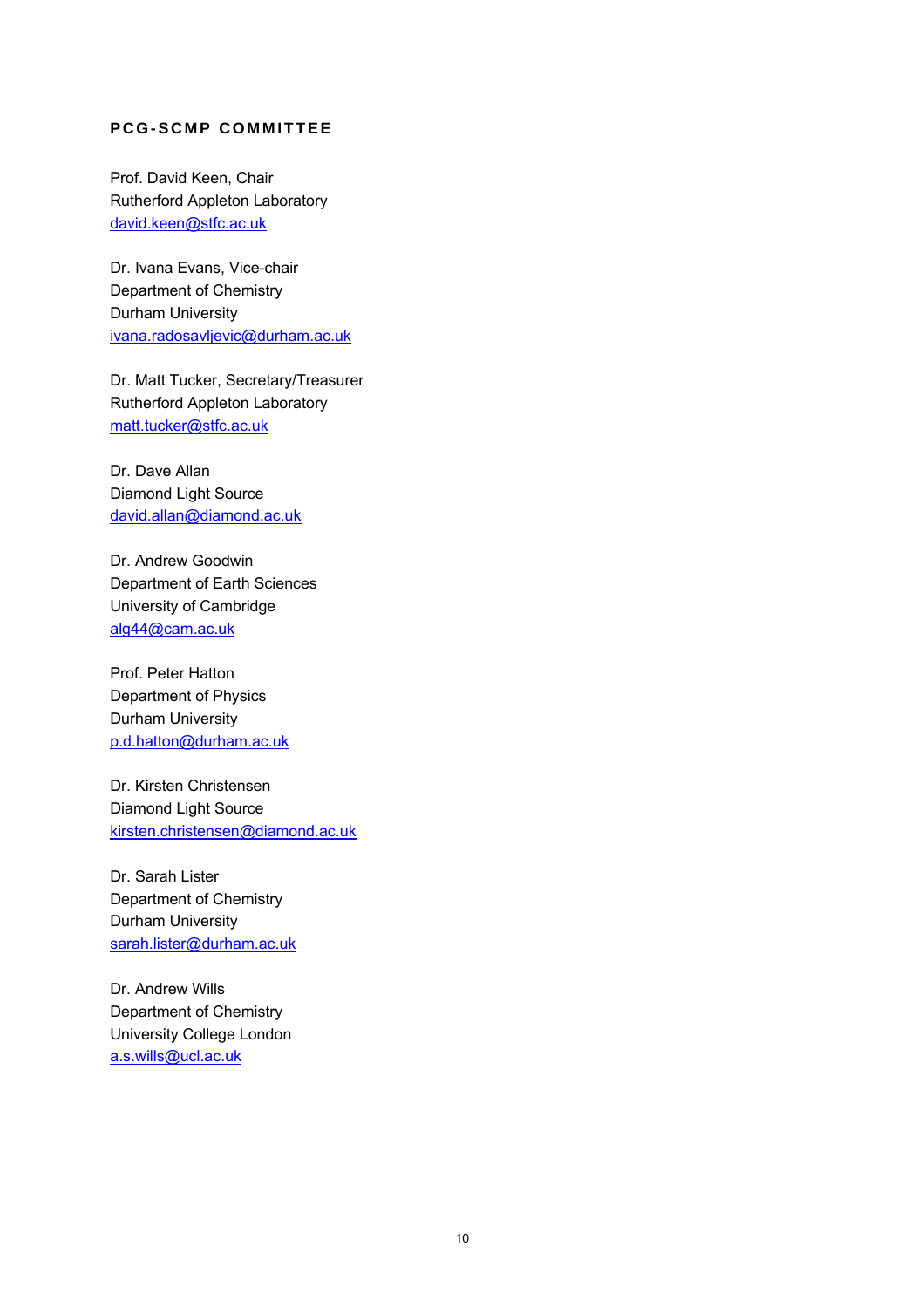# **PCG-SCMP Autumn Meeting ISIS Crystallography Users Meeting**

**"New Results from New Facilities"**

# **5-6th November 2009,Cosener'sHouse, Abingdon**

**ISIS Facility Update** 

**Crystallography Instrument and Software Update** 

**Open Discussion** 

# **Scientific Presentations:**

**Martin Jones (Oxford):** *Diffraction studies of hydrogen storage materials*

**Simon Clarke (Oxford):** *Title TBC* 

**Paul Raithby (Bath):** *Photocrystallography - from static to dynamic* 

**Stephen Moggach (Edinburgh)***: Big Squeeze, recent developments in highpressure single crystal diffraction on I19 at Diamond* 

**Lucian Pascut (Bristol):** *Charge order in the triangular metallic antiferromagnet AgNiO2 probed by single crystal resonant X-ray scattering using I16 at Diamond* 

**Pascal Manuel (ISIS):** *Title TBC*

**Aurora Cruz-Cabeza (Cambridge):** *Title TBC*

*For further information and the link to registration please go to: www.pcg-scmp.org*